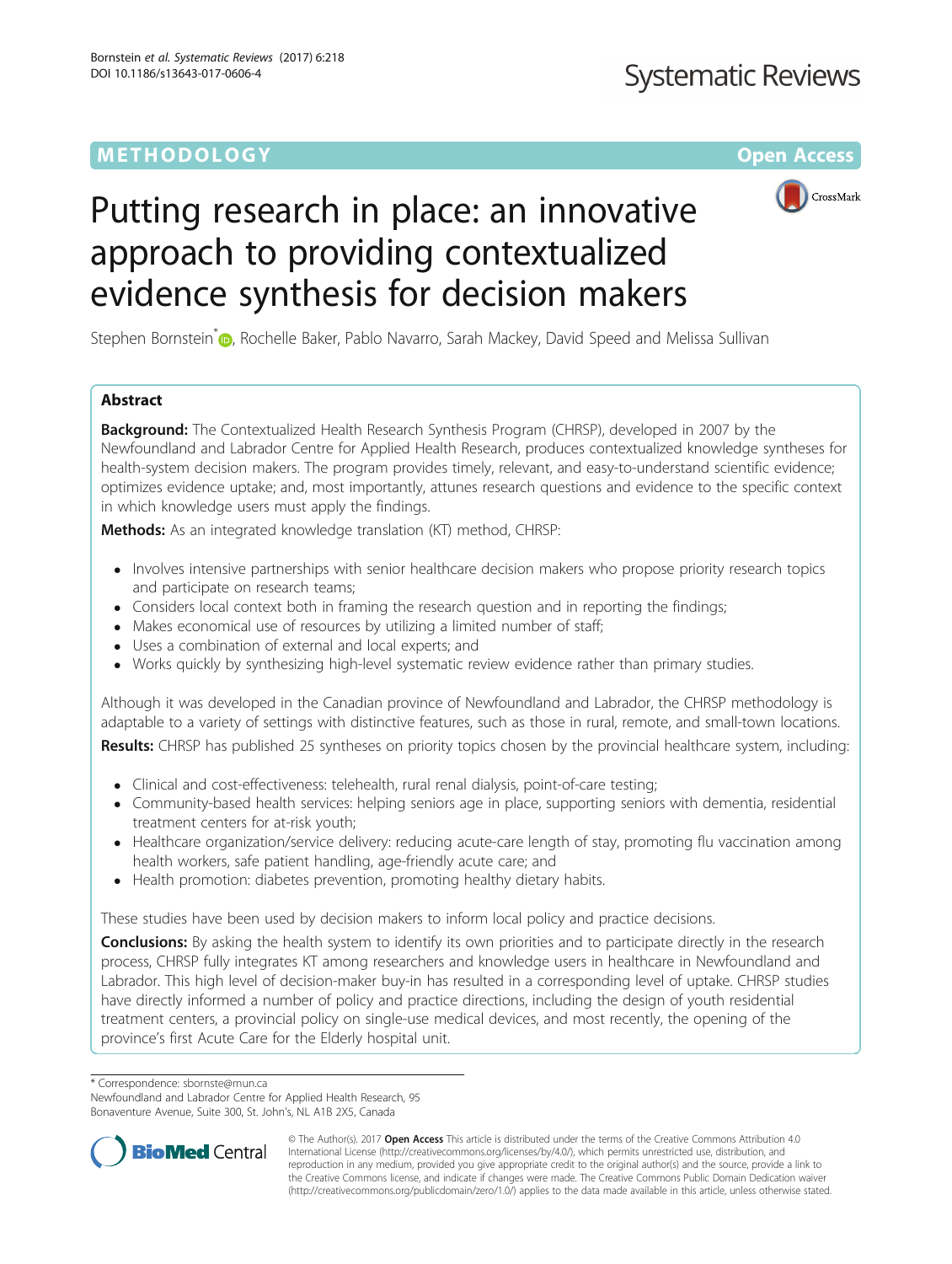## Background

The past two decades have seen increasing efforts by both health-system knowledge users and researchers to increase the use of research-based evidence in healthpolicy decisions. Researchers have been striving to improve the uptake of their work by decision makers in healthcare, while decision makers have become increasingly concerned about using research evidence more effectively in the development, implementation, and evaluation of health policies and programs [[1\]](#page-11-0). Systematic reviews, health technology assessments (HTAs), and other research-based knowledge synthesis products have been introduced to provide support for evidenceinformed decisions [[2\]](#page-11-0). Various knowledge translation approaches have also been developed to build more effective working partnerships between researchers and decision makers. In Canada, such efforts to connect decision makers and researchers have included researcherdecision maker partnerships, policy-driven research funding programs, and the creation of organizations at the federal, provincial, regional, and hospital levels dedicated to supporting the use of evidence in health decision making [[3](#page-11-0)]. Despite some progress, however, implementation of evidence-informed health programming across provinces/ territories remains uneven and incomplete.

Research from Canada and other developed countries points to a variety of barriers to the uptake of evidence in health policy [[4](#page-11-0)–[7\]](#page-11-0). The challenge for decision makers to consider an ever-increasing number of health research publications is compounded by fiscal pressures that reduce the availability of specialized staff to carry out this work [[8, 9\]](#page-11-0). While systematic reviews and health technology assessments have been heralded as a way to facilitate reception and uptake of health research evidence, these reports are often slow to produce, lengthy to read, too complicated to readily grasp, or not sufficiently attuned to local concerns, capacities, and needs to provide effective support for decision makers. A lack of easily identified and interpreted key messages in such reviews also complicates the decision-making process [\[10](#page-11-0), [11\]](#page-11-0).

The issue of timely access to evidence is also critical—research uptake must be coordinated within organizational deadlines for policy making [\[8](#page-11-0)–[10](#page-11-0), [12](#page-11-0)–[15](#page-11-0)]. A further barrier to uptake is the perception among many decision makers that reviews and findings are not in step with their priorities nor attuned to the specific contexts in which decisions must be taken [\[16](#page-11-0)–[20\]](#page-11-0).

Applied health researchers aiming to support health system leaders and to see their work utilized within the health system must, therefore, seek to produce knowledge syntheses that combine several features rarely found together: their reports must be scientifically robust, accessible, timely, of direct concern to decision makers, and sensitive to the specific challenges and capacities facing those decision makers and the health systems they manage [\[5](#page-11-0)–[7, 21\]](#page-11-0).

Mini-HTAs, produced by individual hospitals or health regions, represent one approach to addressing these barriers. They tend to support managerial decision making and to focus on drugs or technologies. They are faster to execute than full HTAs and are contextualized for the setting from which they are produced [\[22\]](#page-11-0). These characteristics greatly improve uptake among decision makers, and mini-HTA initiatives have emerged in several tertiary care centers and urban regional health authorities in Canada [[23](#page-11-0)]. However, producing mini-HTAs at the hospital/regional level requires resources and skills that may not be available in Canadian jurisdictions with fewer resources, e.g., rural and northern regional health authorities. Furthermore, mini-HTAs are limited in addressing the design and delivery of complex health services, e.g., community-based service models for seniors or the prevention and screening for type-2 diabetes, that are among the more pressing challenges of these same health jurisdictions.

The Contextualized Health Research Synthesis Program (CHRSP) of the Newfoundland and Labrador Centre for Applied Health Research (NLCAHR) has been specifically designed to incorporate these features to address the challenges noted above. CHRSP synthesizes high-level evidence (systematic reviews and health technology assessments), produces reports quickly, and, most importantly, optimizes the relevance of its products to the concerns and capacities of decision makers by building an ongoing partnership with highlevel provincial health-system leaders, having them generate the research questions and, above all, tailoring the presentation of findings to a carefully developed understanding of the context(s) in which these decision makers must operate.

CHRSP was established in 2007 with the goal of increasing the use of health evidence by decision makers in the Newfoundland and Labrador health system. To build strong institutional support for the program, CHRSP partnered with the leaders of the province's health system: the deputy ministers of key provincial government departments (namely, the Department of Health and Community Services and, beginning in 2016, the new Department of Children, Seniors and Social Development) and the Chief Executive Officers of the four provincial Regional Health Authorities.<sup>1</sup> The CHRSP approach to the involvement of these knowledge users was not mere window dressing but an aggressive and comprehensive application of what the Canadian Institutes for Health Research have called "integrated Knowledge Translation" (iKT): "a way of doing research that involves decision makers/knowledge-users - usually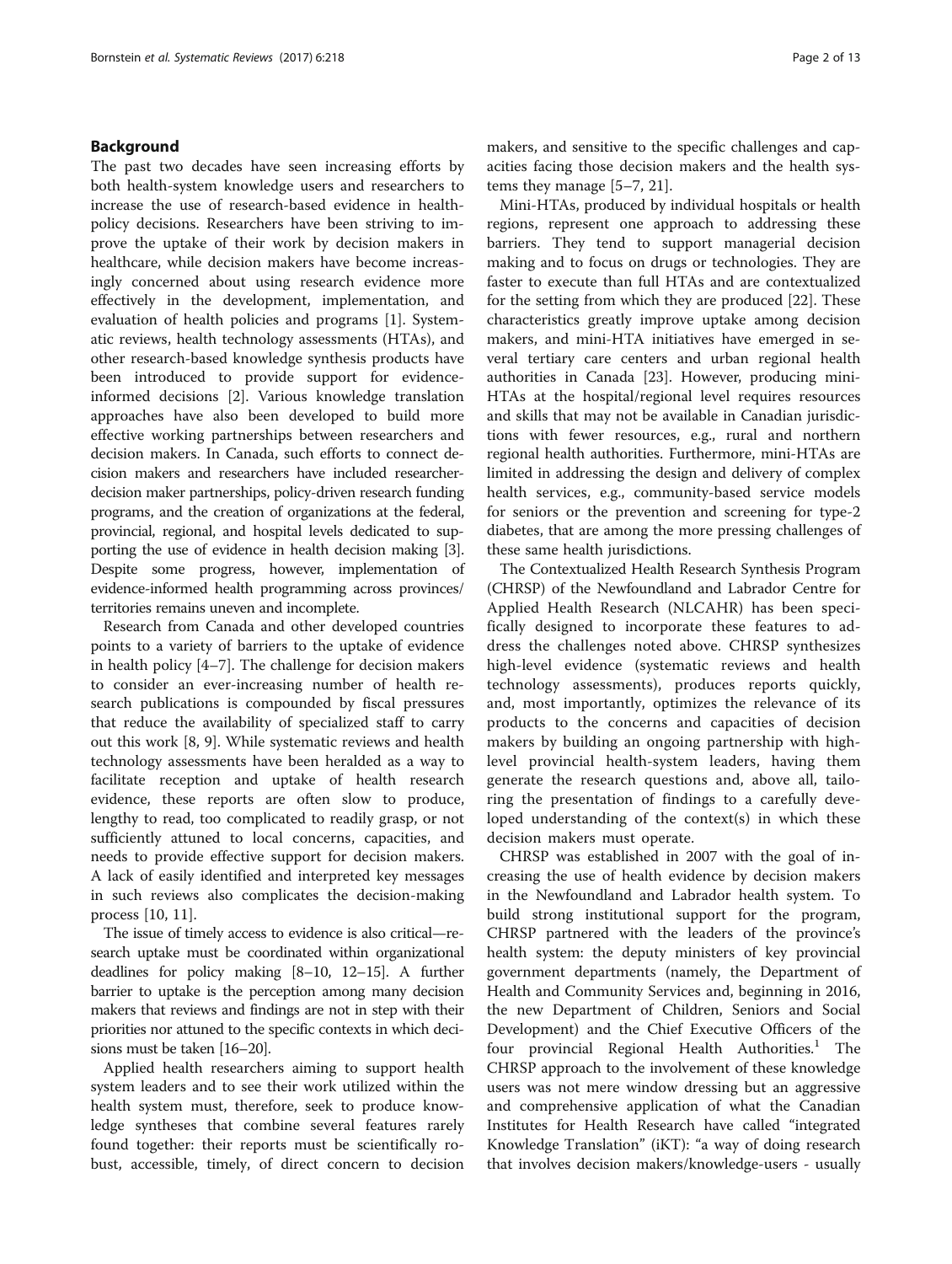as members of the research team - in all stages of the research process" [[24, 25](#page-12-0)].

A key objective of CHRSP is to maximize the use of limited, locally available resources and expertise to synthesize existing systematic reviews on topics chosen by local knowledge users and to interpret the findings in light of local contextual factors.<sup>2</sup> By working with decision makers, local researchers, and national experts, CHRSP has gradually developed a series of innovations to its methodology in an effort to become increasingly responsive to the needs of its health-system collaborators, more efficient in the production of its reports, and more effective at communicating results and promoting their uptake.

CHRSP now produces several types of reports. Our gold standard is the Evidence in Context (EiC) report which takes from 9 to 12 months to complete and follows seven steps, as outlined in Fig. 1 and detailed below [[26\]](#page-12-0).

## Methods

## Step 1: ask the health system

CHRSP consults directly with the leaders of the province's six health-system organizations to identify upcoming decisions on practices, programs, or policies ("interventions") that would benefit from evidence-based knowledge synthesis. From the beginning, the program has invested in relationship-building with these leaders to establish strong and ongoing collaboration. The commitment to, and active participation in, the program by these deputy ministers and CEOs are central to the program's success.

## CHRSP champions

In 2009, with funding from the Canadian Institutes for Health Research, CHRSP hosted a Knowledge Exchange

Forum in which local health-system leaders met with leading Canadian experts in knowledge translation and evidence-based practice. The forum critically reviewed CHRSP's processes and discussed lessons learned by similar research initiatives in other jurisdictions. The results were used to revise CHRSP methods, including its first major innovation—the introduction of "CHRSP champions," whose role would be to serve as dedicated links between the healthcare system's leaders and CHRSP researchers. Since that time, each of the six health-system leaders involved in CHRSP has been appointing a senior member or members of its staff to serve as the organization's CHRSP champion(s). These champions are senior health-system managers with ready access to their system's leader and a solid understanding of their healthcare organization and its catchment population. In each organization, they act on behalf of the leader to canvass the organization for issues for potential synthesis by CHRSP and to help the leader decide on which issues to submit for consideration.

## Step 2: set priorities

### Compiling an annual list of research topics

Each year, CHRSP works with the leaders of the provincial healthcare system and their CHRSP champions to develop a slate of topics for study. While each organization has developed its own way of generating topics, in general the CHRSP champions will solicit potential topics from frontline workers, managers, administrators, decision makers, and health-system leaders (they may also provide their own topics for consideration) and pass the results to their organization's leadership for review. On average, each organization submits 10–12 topics for consideration, thus generating a "long list" of potential studies. CHRSP filters this long list of submissions by:

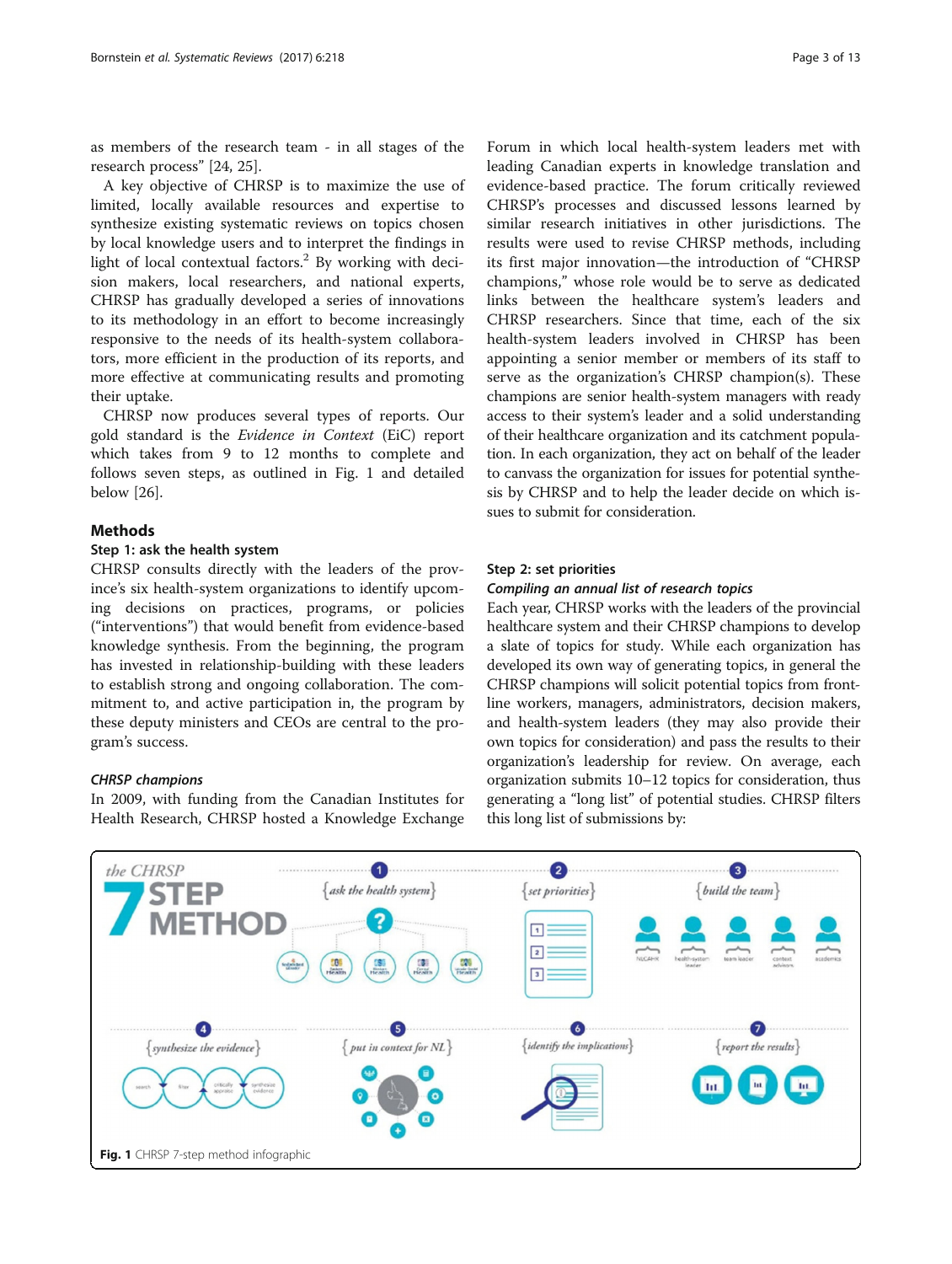- Consulting with CHRSP champions to clarify and refine the research questions;
- Consolidating duplicate and overlapping topics;
- Assessing submitted topics in terms of the feasibility of the topic for study using the CHRSP methodology and the appropriateness of the requested timelines; and
- Conducting preliminary literature searches to assess the scope and nature of available evidence.

Each organization's submission to CHRSP includes an indication of its preference for timing, which will be considered when identifying which of our reporting formats is the most appropriate for each topic:

- An Evidence in Context Report—a comprehensive, in-depth examination of a topic, consisting of a 30– 50-page report, a four-page summary, a one-page briefing note, and an online companion document for reference, and taking 9 to 12 months to complete; OR
- <sup>A</sup> Rapid Evidence Report—an expedited scoping review of the evidence on a topic, consisting of a 12–20-page report which requires 30 working days to complete.

At the time of writing, CHRSP is in the process of piloting a new product—Jurisdictional Snapshot Reports—which will provide decision makers with rapid jurisdictional scans of relevant policies, programs, or practices that have been implemented elsewhere and that might be considered for use in the province. This new product is described later in this article.

## Supporting topic selection: guidelines and resources

CHRSP has developed a series of support tools and guidelines that explain, in plain language, the criteria for a feasible CHRSP topic as well as the processes involved in knowledge synthesis and contextualization. These tools help our system partners generate their long list submissions more effectively while enhancing their capacity to think of policy and program issues as potential research topics and developing a sympathetic understanding of the challenges faced by their research partners. The support tools include:

 Website materials and a champions' handbook that highlight key aspects of CHRSP for knowledge users. These materials are publicly available to other members of the healthcare system, to local researchers, and to the public at large. They address how to identify and prioritize issues and how to set appropriate and realistic timelines. They outline how evidence is synthesized, how it should be

interpreted, and how CHRSP builds its research teams [\[27\]](#page-12-0).

 A standardized CHRSP topic submission form that guides respondents in conceptualizing, articulating, and operationalizing a potential CHRSP question. These include framing the issue as a research question using the PICOS framework, $3$  outlining the current state of the issue within the healthcare system context, identifying any approaches that have already been tried, and ruling out areas where study/ evidence is not required.

These resources have been developed iteratively with our health-system partners and have provided an excellent opportunity for learning on both sides of the partnership. The use of these tools has helped our knowledge-user partners to increase their ability to think of issues as potentially researchable topics and to judge the usefulness and limits of research-based evidence for their decision-making processes. At the same time, developing and revising these resources has helped CHRSP researchers better appreciate the perspectives and needs of our health-system partners.

## Consensus and priority-setting

The consolidated long list of topics is returned to the CHRSP champions and health-system leadership for them to review and rank. Each organization informs CHRSP of its top five topics. This vote yields a "short list" which forms the ballot for a second vote to determine a final list of seven topics ranked in order of priority for the next CHRSP research cycle. In addition to launching a new round of CHRSP projects, this prioritysetting process gives health-system executives an opportunity to compare their challenges and priorities with those faced by their colleagues across the province. The process also provides the CHRSP research team with a privileged view of the current preoccupations of the province's health-system leadership and an understanding of how these concerns develop over time.

## Step 3: build the team

A project team is assembled for each CHRSP project. What follows describes the composition of the teams for full Evidence in Context studies. For the shorter Rapid Evidence Review studies, a streamlined approach is used that will be described below.

For each *Evidence in Context* study, the team typically includes:

 An established national (or international) subjectmatter expert who, through a short-term contract, agrees to provide guidance for setting the focus and scope of the project, interpreting the results of the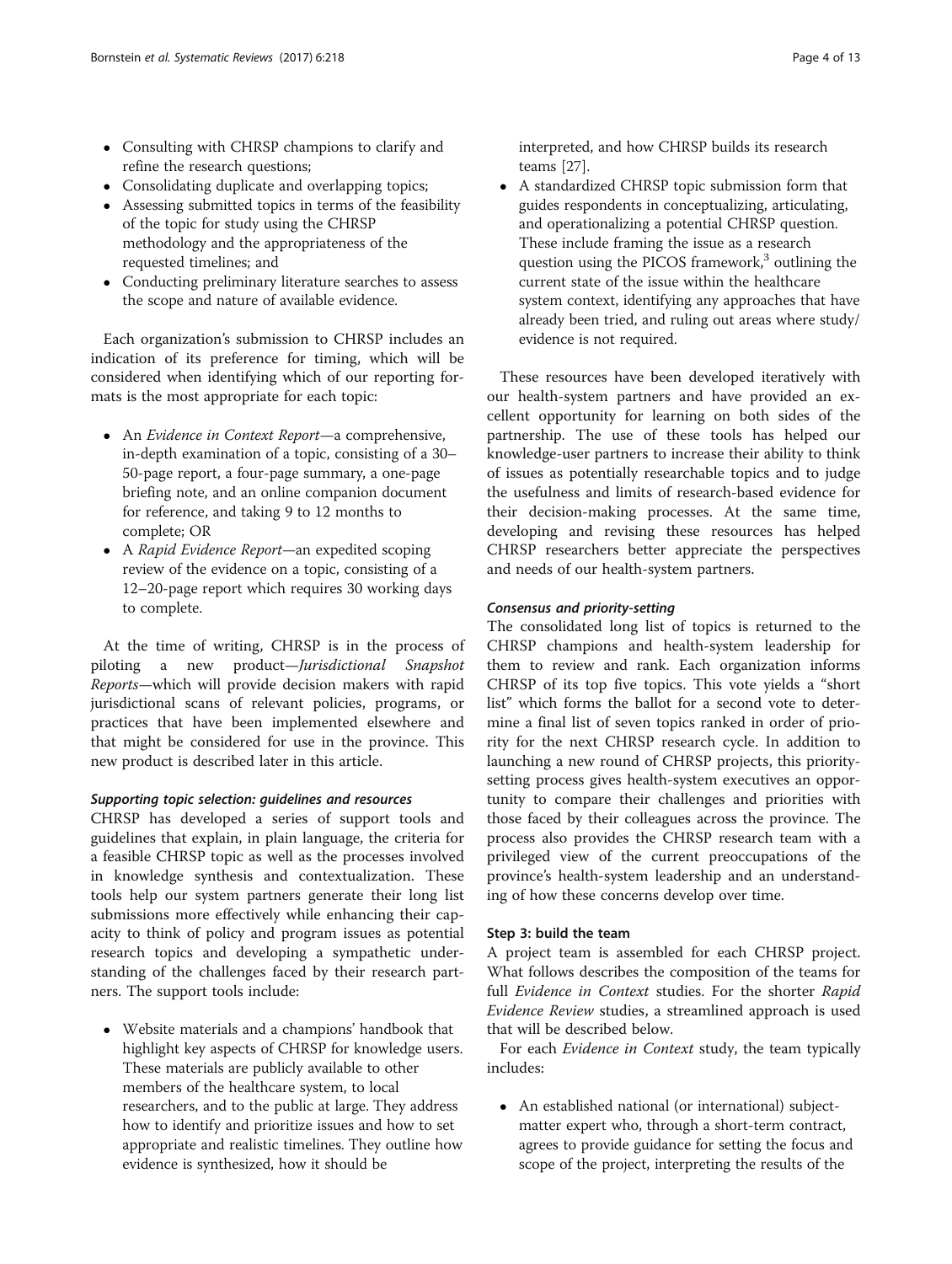synthesis, and structuring the report; the expert reviews all drafts of the report and participates in the main dissemination event;

- A health system leader (CEO, deputy minister, or senior delegate) who informs the project team about the background of the CHRSP topic and who helps to identify/delegate local health-system managers for the team;
- A health economist (when required) who provides support identifying, appraising, synthesizing, and interpreting evidence about economic dimensions of the topic, including likely costs, savings, and, benefits;
- Local co-investigators from the province's university and healthcare system, including front-line workers, managers, decision makers, and members of community-based health organizations whose mandates have relevance to the topic. Local coinvestigators are chosen from across the province in order to have appropriate geographic representation;
- A CHRSP staff project coordinator who is responsible for leading the project, including recruiting the expert, coordinating project team meetings and communications, developing search strategies, screening and filtering the results, data extraction and evidence synthesis, contextualization of the findings, and drafting the report;
- A health sciences librarian; and
- Other CHRSP staff and NLCAHR support personnel, including the CHRSP program director, who oversees all projects.

The project team works together throughout the CHRSP process—from the beginning to the end of each project. A CHRSP project officially starts with the first project team meeting at which time the focus and scope of the project, as well as any other parameters, are set by consensus. Team members are kept informed about research progress and preliminary results; they are consulted when challenges arise, and they are asked to review the report at three stages: evidence synthesis, contextualization, and final draft. The project team attends end-of-project dissemination events and members also assist within their organizations, wherever possible, in knowledge translation efforts to optimize the uptake and impact of the studies.

Each CHRSP project also involves context advisers and an external reviewer. Context advisors help the project coordinator to identify and explore possible contextual factors that could have an impact on the implementation of the findings. Local project team members may also serve as context consultants to provide input and data for the contextualization exercise. The external reviewer is a national/international subject

matter expert who has not authored any of the evidence included in the synthesis. The external reviewer is also invited to participate in the end-of-project dissemination event.

For our Rapid Evidence Reports, the teams tend to be more compact, as will be explained below.

## Step 4: synthesize the evidence

Once a CHRSP project team has established the focus, scope, and eligibility criteria for studies (i.e., a suitable timeframe for publications that will be included and PICOS inclusion/exclusion conditions), CHRSP researchers search for systematic reviews (including meta-analyses and HTAs) in a limited number of the most relevant periodical indices and databases, including sources of gray literature.<sup>4</sup> CHRSP staff also search for any recent primary research articles that would not yet have been captured by the existing systematic review literature.

CHRSP's focus on systematic reviews is an approach that allows us to assess a large body of evidence relatively quickly and to deliver results more rapidly than most knowledge synthesis programs, without compromising scientific rigor. This makes the approach primarily meta-synthetic, producing systematic reviews of reviews or "overviews" as the Cochrane Collaboration calls them [[28\]](#page-12-0). This scientifically robust approach allows us to deliver Evidence in Context reports in a timeframe that still qualifies them as "rapid reviews," according to most definitions of the term [[29](#page-12-0)–[32\]](#page-12-0).

In our Evidence in Context studies, the methodological quality of each systematic review being considered is assessed using the AMSTAR tool (Assessment of Multiple Systematic Reviews) [\[33, 34](#page-12-0)]. Each primary study is assessed using the Downs & Black checklist [[35\]](#page-12-0). Critical appraisal is carried out independently by two CHRSP staff, and disagreements are resolved by discussion and consensus.

## The CHRSP evidence rating system (ERS)

From the start, the CHRSP research team has experimented with different methods for rating the strength of the overall body of evidence for each particular intervention, working with decision makers and methodology experts to develop a system that is reliable and that has both internal and external validity. In 2015, based on criteria derived from the literature, and drawing on consultations, experience, and feedback from knowledge-user partners, CHRSP developed an Evidence Rating System to provide a robust and consistent approach.

The first step in the CHRSP ERS is to critically appraise eligible systematic reviews. AMSTAR scores are divided into three categories: high quality (70% or higher), moderate quality (between 40 and 69%), and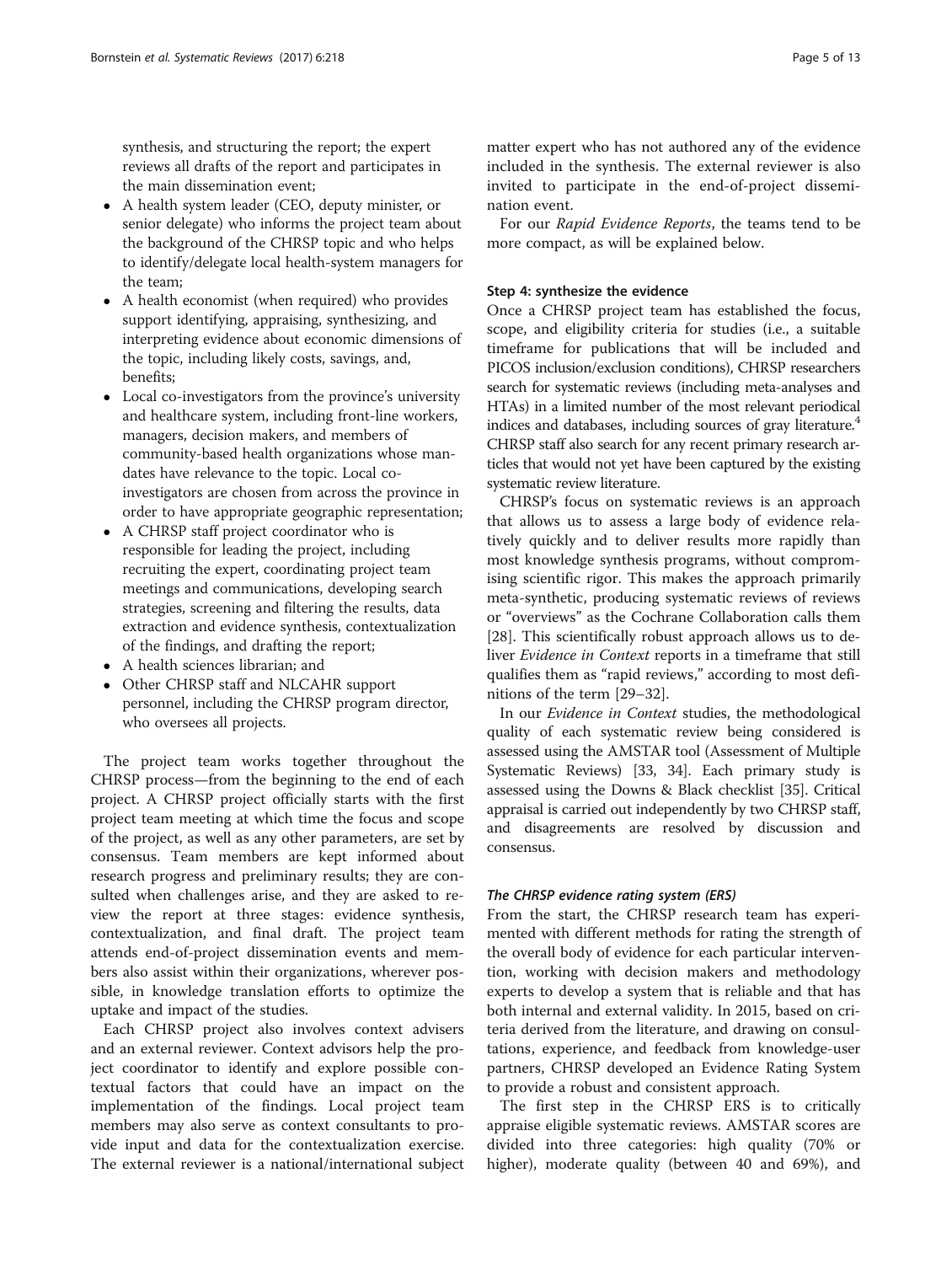low quality (less than 40%). Systematic reviews of low quality are excluded from the synthesis.

The second step is data extraction: the contents of retained systematic reviews are coded using the PICOS framework: Population, Intervention, Control, Outcome, and Setting. Only findings with matching PICOS parameters can be synthesized across multiple systematic reviews (i.e., CHRSP compares apples to apples and oranges to oranges). Individual PICOS-defined findings are also coded as being quantitative or qualitative, statistically significant or not, and as favoring the intervention being studied or the control group.

The third step in the CHRSP ERS is an enumeration of the primary literature that is covered by the systematic reviews for each PICOS-defined finding; when different systematic reviews synthesize the findings of the same primary research studies, this can result in the same evidence being "counted" more than once. When considering the strength of the body of evidence for a particular finding, this repeat counting may result in overestimating the strength of a body of evidence. In order to mitigate this possibility, the CHRSP ERS indexes the primary studies included within a given systematic review for each PICOS-defined finding. This index is then used to determine how many unique primary studies have been combined in the various systematic reviews addressing each PICOS-defined finding.

The CHRSP ERS combines the results of the above steps to establish a measure for the strength of the body of evidence for each PICOS-defined finding. This measure considers:

- The methodological quality of the systematic reviews;
- The number of unique primary research studies that underpin the findings; and
- The consistency of the review evidence (e.g., do all the high-quality systematic reviews report similar impact for a particular intervention on a particular outcome or do some disagree?)

The resulting evaluation of the body of evidence is reported using a five-point scale: Very Strong, Strong, Moderate, Weak, and Very Weak. The ERS is conservative by design, and our approach discounts any findings that are Weak or Very Weak.

The result is that a CHRSP meta-synthesis is highly specific (i.e., compares apples to apples), takes into account the methodological strengths and weaknesses of the systematic review evidence, assesses the true size of the evidence base (i.e., the number of individual studies involved), and emphasizes convergent research findings. Our knowledge users have indicated that this rating system makes intuitive sense to them and that its use in

our reports provides them with a significant degree of confidence in the findings presented.

#### Step 5: place the findings in context.

From the outset, each CHRSP project addresses two fundamental questions: "What works?" and "What will work here?" This approach acknowledges the "need for a two-pronged analysis, focused at once on the effects of the policy being studied and on the issues surrounding its implementation" [[36](#page-12-0)].

The first question, "What Works?" is answered by the synthesis of research-based evidence. The second question, "What will work here?" requires an assessment of local contextual factors and their implications. A given contextual factor may have an impact on:

- 1. The health equity of an intervention, that is, the differential effectiveness either positive or negative, of an intervention for different groups in a population.
- 2. The feasibility of implementing an intervention, including costs, infrastructure, the recruitment and/ or training of health human resources, and patient volumes.
- 3. The acceptability of an intervention from the perspective of relevant stakeholders, including decision makers, health service providers, political leaders, patients, caregivers, and families.

Health equity, feasibility, and acceptability are all critical considerations for decision makers [\[21](#page-11-0)]. Significant challenges in any of these areas can alter the suitability of a health practice, program, or policy [\[16\]](#page-11-0). Conversely, an intervention that is particularly beneficial for key groups within a population, with implementation requirements that are already in place (or that can be easily integrated into existing professional and patient/ client patterns of behavior), might be seen as a better choice. Addressing the issue of context may be new to some researchers, but it is a significant concern to many others [\[7](#page-11-0)]. Contextual suitability has considerable impact on the willingness of decision makers to consider a recommended option [[6\]](#page-11-0) which is why we think it is critical for researchers to include a contextual lens in knowledge syntheses intended for decision makers [\[5](#page-11-0), [37](#page-12-0)].

A distinctive feature of the CHRSP approach is that we address the issue of context explicitly and consistently in our reports. CHRSP interprets synthesis findings in light of local characteristics, capacities, and conditions that will have an impact on the implementation of health policy by the health decision makers of Newfoundland and Labrador and its four regional health authorities. We interview key informants from across the province including front-line healthcare workers,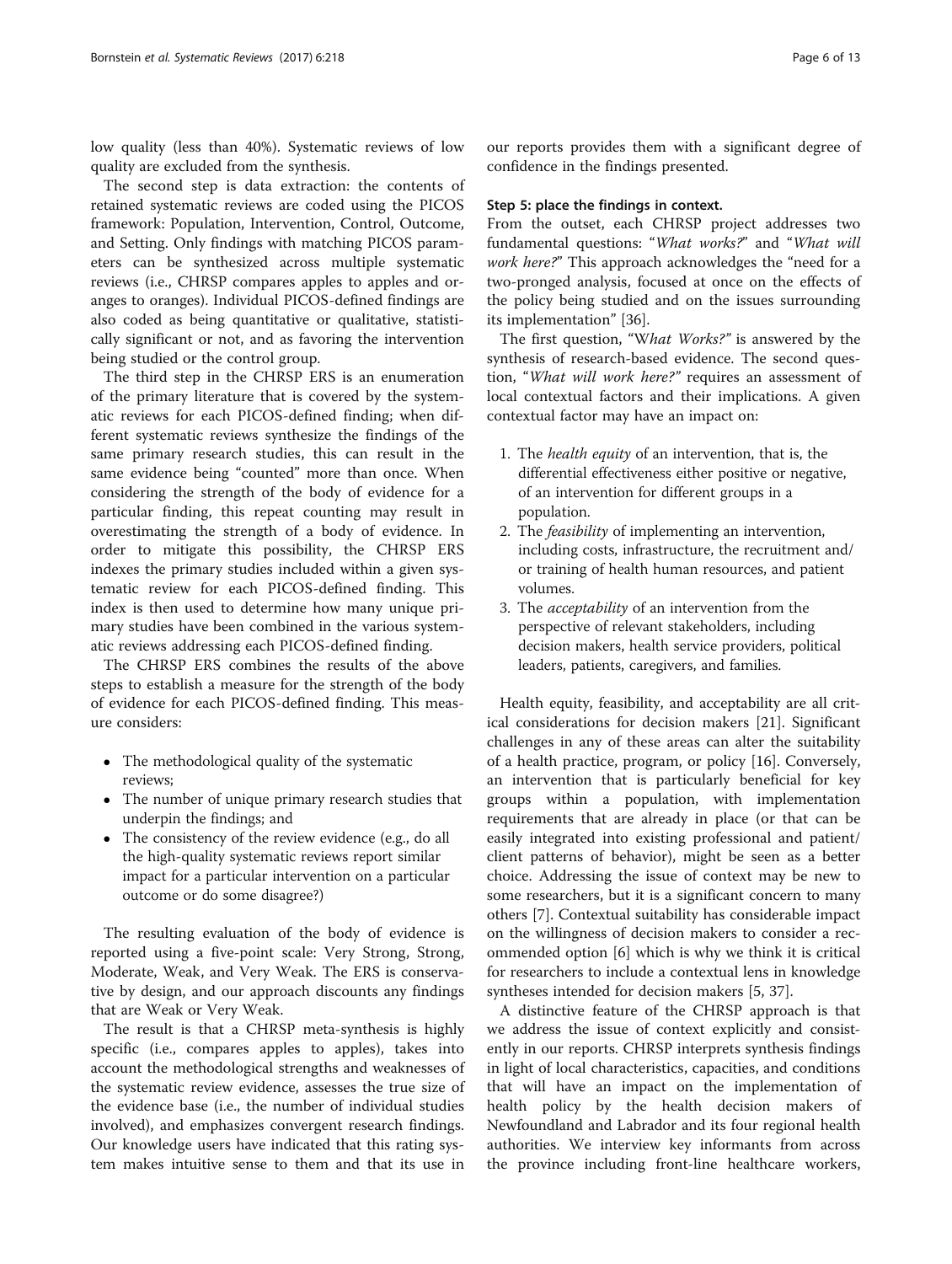administrative data holders, community organizations, union representatives, managers, senior decision makers, patients, informal caregivers, and other appropriate stakeholders. Project team members are usually interviewed first and they suggest additional interviewees. Our consultations yield a series of potential contextual factors. For our Evidence in Context studies, if appropriate evidence is available for any particular contextual variable, CHRSP assesses its likely impact for our decision-making partners. If not, our reports frame the contextual factor as a question for consideration by decision makers. For our Rapid Evidence Reports, we compile a list of potential contextual factors that may influence how the intervention or interventions being considered are likely to work in our specific context but we do not analyze them in any detail.

CHRSP uses a framework that groups contextual factors thematically, as indicated in Table 1. Alternative taxonomies and additional factors are also conceivable.

#### Step 6: identify the implications for decision makers

The product of a CHRSP Evidence in Context project is a 30 to 50-page report. It includes brief sections on background, methods, and search results. The main body of the report focuses on the synthesis, the contextualization, and an analysis of the implications of these for the province's decision makers.<sup>5</sup> The project team identifies "key findings" from the evidence synthesis and highlights these at the beginning of each report. Key findings are the most relevant evidence synthesis findings and reflect the state of the available research. These key findings are then considered in terms of the

Table 1 Contextual factor categories and examples

contextualization results to come up with a list of the "implications for decision makers."

For strategic reasons, CHRSP has opted to use the term "implications" rather than the more common "recommendations." When we began our work, our Health System Partners were new to this type of decision support and we felt, correctly as it turned out, that they would be wary of "recommendations" that would appear to require action on their part. Using the term "implications" acknowledges that research-based evidence is only one of multiple types of input that health-system decision makers need to consider. CHRSP intended its reports to say: "here are things you should think about when considering this issue" rather than "this is the option you should choose when making a decision about this issue."

Key messages and implications for decision makers are reviewed by the project team and by an external reviewer. The external reviewer is an acknowledged expert on the subject matter being examined who has been screened for potential conflicts of interest.<sup>6</sup> He or she is contracted to review and critique the full report. Once we have a consensus, the full report and particularly the key messages and implications form the basis for a four-page executive summary and a one-page briefing note (see below).

## Step 7: report the results Formats

Evidence in Context reports are published in three plainlanguage formats: no specialized expertise is required to understand the studies. The formats include a report of 30–50 pages (10–15 pages for Rapid Evidence Reviews),

|                                    | Contextual factor category Examples of contextual factors to consider                                                                                                                                                                                                                                                                                                |
|------------------------------------|----------------------------------------------------------------------------------------------------------------------------------------------------------------------------------------------------------------------------------------------------------------------------------------------------------------------------------------------------------------------|
| Patient/client level               | • Are there any epidemiological features or other features of the patient/client population that could affect equity of<br>access, effectiveness, or appropriateness of the proposed intervention(s)?<br>• Are there cultural elements that may enhance or detract from the expected effectiveness of the studied intervention?                                      |
| Service/site design level          | • How will any features of the site(s) of the proposed intervention affect its effectiveness or cost-effectiveness?<br>• Is the design of the services feasible in the context of the existing infrastructure in some or all of the province's<br>regional health authorities?                                                                                       |
| Human resources                    | • Are there Health Human Resource (HHR) gaps? Does the province have the required number of appropriately trained<br>and qualified practitioners to provide the service(s) in question?<br>• Are there any alternative staffing arrangements or training options that could fill these HHR gaps?                                                                     |
| Organization of health<br>services | · Will the organization of existing front-line health services accommodate or conflict with the intervention/approach?<br>• Can the existing management organization incorporate the intervention or will a significant reconfiguration be<br>required?                                                                                                              |
| Other departments/<br>sectors      | • Does the intervention require information, data or action from other government departments or provincial<br>organizations, and will that information, data, or action be readily available?<br>• Does the intervention require resources that are controlled by other government departments, other governments,<br>or provincial non-governmental organizations? |
| Economic                           | • Are the existing financial incentives in the province consistent with the requirements of the studied intervention(s)?<br>• How will the distribution of incomes affect the feasibility of delivering the studied intervention(s)?                                                                                                                                 |
| Political                          | • What are the public/media expectations for the intervention? Are they realistic?<br>• Is an intervention required as the result of a governmental decision or political pressure?                                                                                                                                                                                  |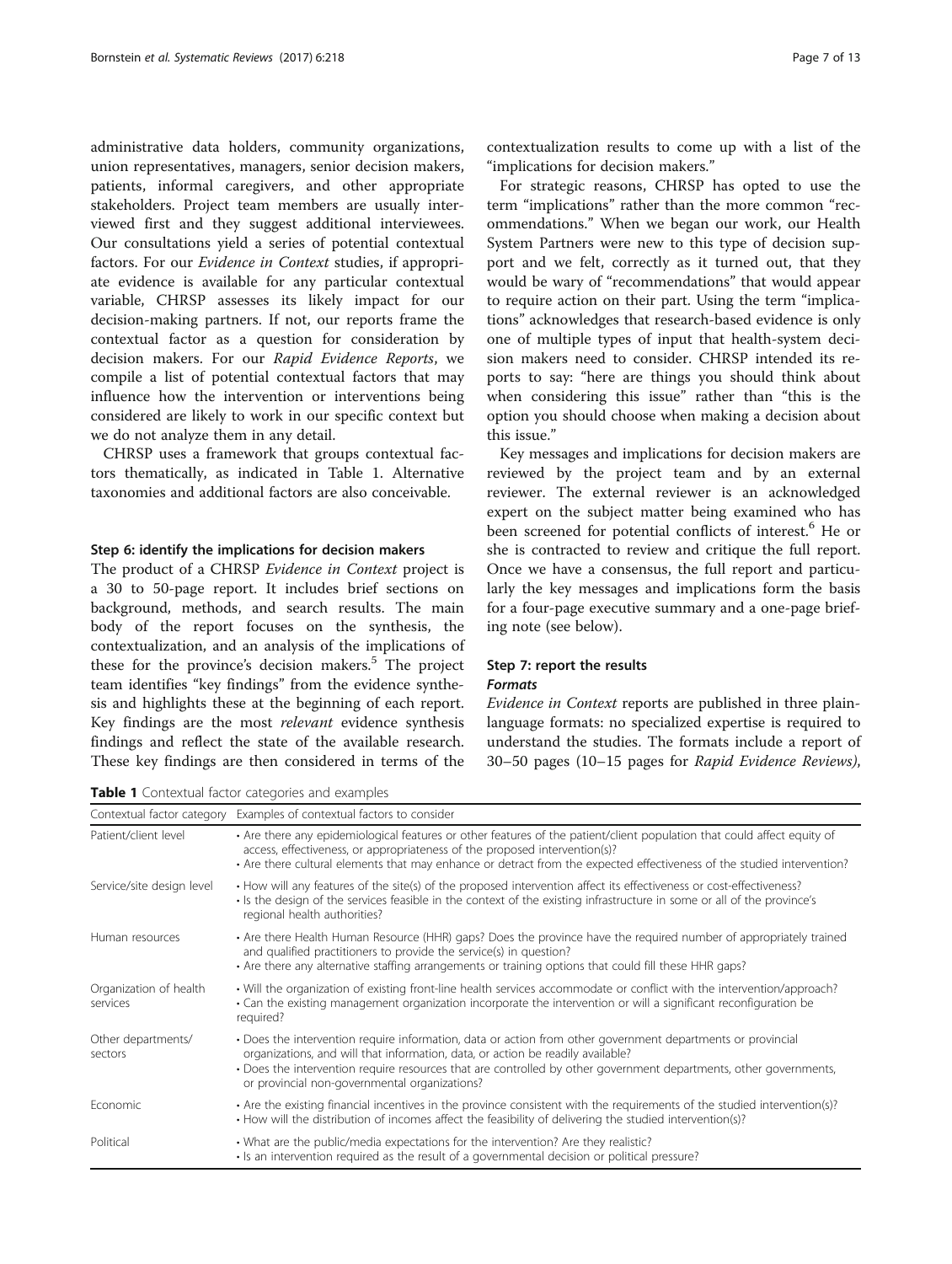a four-page summary, and a one-page briefing note for decision makers. Other online documents and presentations, press releases, and companion documents are also produced, as applicable.

## Dissemination

The final report, the executive summary, and the onepage briefing note are delivered to the six Health System Partners for an embargo period of ten business days in order to give them time to prepare for its public release. All CHRSP project materials are then posted on the NLCAHR website and disseminated by direct e-mail to health system, community, and research groups across the province.

In addition, a dissemination event is organized to present the study to an invited audience. Each event is tailored to the individual project and ranges from a 2-h internally organized and supported meeting to day-long co-partnered and externally funded forums. The project's subject-matter expert attends in person or via webinar and the external reviewer is invited (but not required) to attend. In addition to the project team, health-system administrators, managers, and front-line workers involved with the topic under study are invited to attend, as are academic researchers, students, and relevant patient/caregiver and community groups. Participants are encouraged to share invitations to open meetings to maximize impact beyond the immediate communication networks available to CHRSP.

In some cases, a separate dissemination event is organized that is intended exclusively for a particular subgroup; in other cases, we have organized a small group in camera session involving key decision makers, the subject expert, and CHRSP researchers. The key objective of these various dissemination events is to stimulate the use of CHRSP products and methods in decision making.

## Public access to reports

Evidence in Context and Rapid Evidence reports are published on the NLCAHR website and placed in the Memorial University Libraries Research Repository, in Canada's National Library and Archives and in Memorial University's Yaffle Research Repository. They are also posted on the internal listservs of all Regional Health Authorities as well as in the Newfoundland and Labrador Medical Association's Nexus Newsletter and the newsletter of the Association of Registered Nurses of Newfoundland and Labrador. Once a report has been disseminated, the NLCAHR team will solicit feedback from stakeholders and will host further meetings and events, as required, to help facilitate optimal uptake of the research results.

## Feedback

Once sufficient time has elapsed between publication and the opportunity to apply the results (this depends on the topic and the complexity of the interventions under consideration), CHRSP solicits direct feedback from stakeholders and decision makers to evaluate uptake by asking how the reports have been used and to identify areas for potential improvement.

Now that the program has matured, the team is also beginning to update syntheses that are more than 5 years old in order to ensure that the original findings remain both current and relevant.

## Rapid evidence reports

In 2012, CHRSP introduced Rapid Evidence Reports to provide an expedited research-based decision-support product for decision makers. This report takes only 30 working days to produce after a consensus has been achieved among health-system partners and CHRSP researchers on the scope and wording of the research question. This expedited approach is chosen for topics for which our health-system partners have requested quick turnaround of the evidence to support a pending decision.

Rapid Evidence Reports provide a brief overview of the evidence in the systematic review literature and in primary studies not captured in the review literature. Each report includes a description of the scope of the research-based evidence, the strengths and gaps in the literature, and the principal areas of consensus, disagreement, and uncertainty in the research on the topic in question. Rapid Evidence Reports are carried out under the supervision and guidance of a key informant from the provincial health system and an external subject matter expert. Rapid Evidence Reports are not intended to provide an exhaustive synthesis of all the available literature, or to develop a systematic assessment of the methodological quality of the available research, or to thoroughly contextualize the findings of our literature scan. Rather, they provide decision makers with a reliable indication of the available research-based evidence and the core findings on the topic. If our key knowledge users find the contents of a given Rapid Evidence Reports suggestive but insufficiently comprehensive or authoritative, they can request that we carry out a full Evidence in Context study on the topic.

## Methodological developments

CHRSP also uses an integrated knowledge translation approach in the development of its methodology. From the beginning, the program has worked closely with knowledge users to identify opportunities for improvement. At the time of writing, CHRSP is developing two new innovations: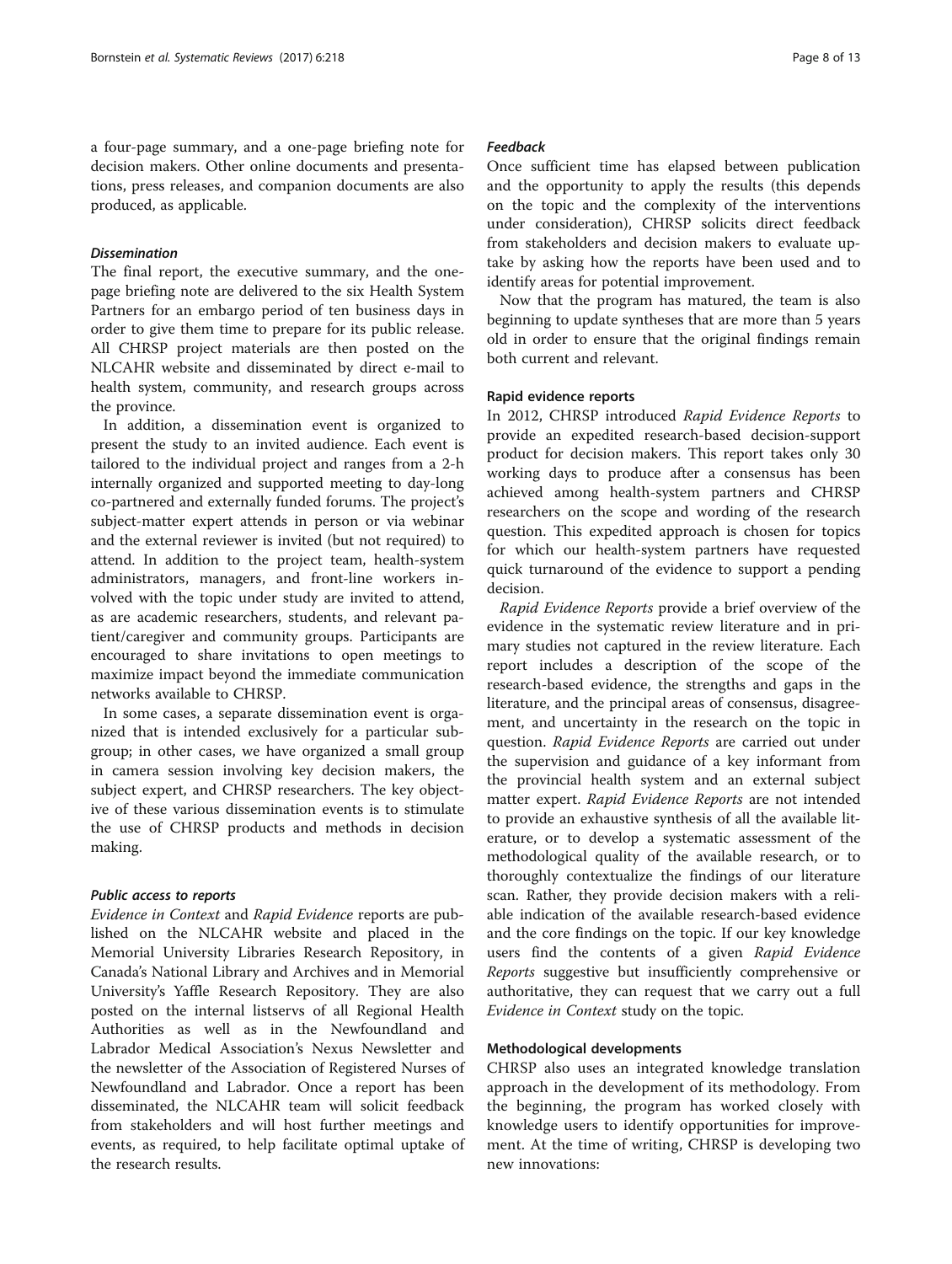### Introducing patient engagement

Starting in 2016, CHRSP has been consulting and planning to expand the scope of its integrated KT approach by developing a method for engaging patients and caregivers in the process. Adding patient/caregiver engagement will enhance CHRSP's contribution to evidence-informed decision support by bringing people directly affected by healthcare policies and practices into the process, potentially broadening the scope of topics chosen and enhancing the range and the quality of the contextualization work involved. Patient and caregiver participants will work with CHRSP to make the design and dissemination of reports more accessible and relevant to lay audiences with diverse backgrounds and education levels.

## New jurisdictional snapshot reports

In 2016–2017, CHRSP introduced Jurisdictional Snapshot Reports to provide decision makers with an overview of healthcare practices, programs, and policies from other jurisdictions. Jurisdictions are selected in consultation with decision makers and may include other provinces or regional health authorities in Canada, as well as other countries. These reports are intended to inform decision makers about the health policy landscape across jurisdictions with a focus not on research studies but on programs, tools, and other policy initiatives. Where possible, Jurisdictional Snapshot Reports will also clarify whether research-based evidence has been used to develop and/or evaluate the programs, tools, and policy initiatives involved. Jurisdictional Snapshot Reports may also help inform topic selection for subsequent CHRSP products, such as Evidence in Context or Rapid Evidence Reports.

## Results

As indicated in Table 2 (below), since 2007, CHRSP has completed 16 Evidence in Context reports, seven Rapid Evidence Reports, and one Jurisdictional Snapshot Report. These were based on a selection from approximately 125 topic submissions by the health system. At time of writing, our research team is at work on two Evidence in Context projects and one Rapid Evidence Report.

## Evaluation

CHRSP recognizes that it takes time for its products to be taken up by the health system. Accordingly, we wait approximately 3 years before seeking feedback about whether and how our reports have been used. At that point, we solicit input from the following:

• Health System Leaders, CHRSP champions, project team members, and context advisors;

## Table 2 Completed CHRSP projects, 2007-2017<sup>7</sup>

Evidence in Context (EiC) Reports (2007–2017)

- 1. Prevention and Screening for Type 2 Diabetes (2016)
- 2. Supporting the Independence of Persons with
- Dementia (2015)
- 3. Troponin Point-of-Care Testing (2014)
- 4. Agitation and Aggression in Residents with Dementia in LTC (2014)
- 5. Fall Prevention for Seniors in Institutional Healthcare Settings (2014)
- 6. Community-Based Service Models for Seniors (2013)
- 7. Telehealth for Specialist-Patient Consultations (2013)
- 8. Updated Evidence on Rural Dialysis Services (2013)
- 9. Age-Friendly Acute Care (2012)
- 10. Hyperbaric Oxygen Therapy for Difficult Wounds (2012)
- 11. Chronic Disease Management (2012)
- 12. Youth Residential Treatment (2010)
- 13. Reuse of Single-Use Medical Devices (2010)
- 14. Childhood Overweight and Obesity (2009)
- 15. PET-CT in Newfoundland and Labrador (2009)
- 16. Options for Dialysis Services in Rural and Remote Newfoundland and Labrador (2008)

Rapid Evidence Reports (RER) (2012–2017)

- 1. The Effectiveness of Digital Surveys for Collecting Patient Feedback (2016)
- 2. Reducing Wait Times for Outpatient Services (2016)
- 3. Health Promotion Strategies: Healthy Dietary Habits (2015)
- 4. Ambulatory Care Services for Patients with Chronic Heart Failure (2013)
- 5. Flu Vaccination for Healthcare Workers in Newfoundland and Labrador (2013)
- 6. Mobile Mental Health Crisis Intervention (2012)
- 7. Safe Patient Handling Programs and Injury Prevention (2012)

Jurisdictional Snapshot Reports (JS) (2017)

- 1. Identifying and Measuring Indicators that Place School-Aged Children/Youth at Risk of Poor Health Outcomes (2017)
- All senior managers and administrators who were involved in the decision(s) related to the CHRSP project topic (including implementation);
- Community members who were involved in the project; and
- Everyone who attended a dissemination event.

CHRSP asks these participants two broad questions:

- 1. How was this report useful/relevant to your organization? Please tell us briefly how the report was considered or used in policy or practice decisions. Was it distributed within your unit, discussed at meetings, referenced in any briefs, incorporated into any decisions, added to your research library, etc.?
- 2. If the report was not useful or relevant, please tell us why not and how it might have been improved.

To date, CHRSP has received feedback on 12 of its published studies. Responses have been generally positive and constructive (see Table [3](#page-9-0) below). Stakeholders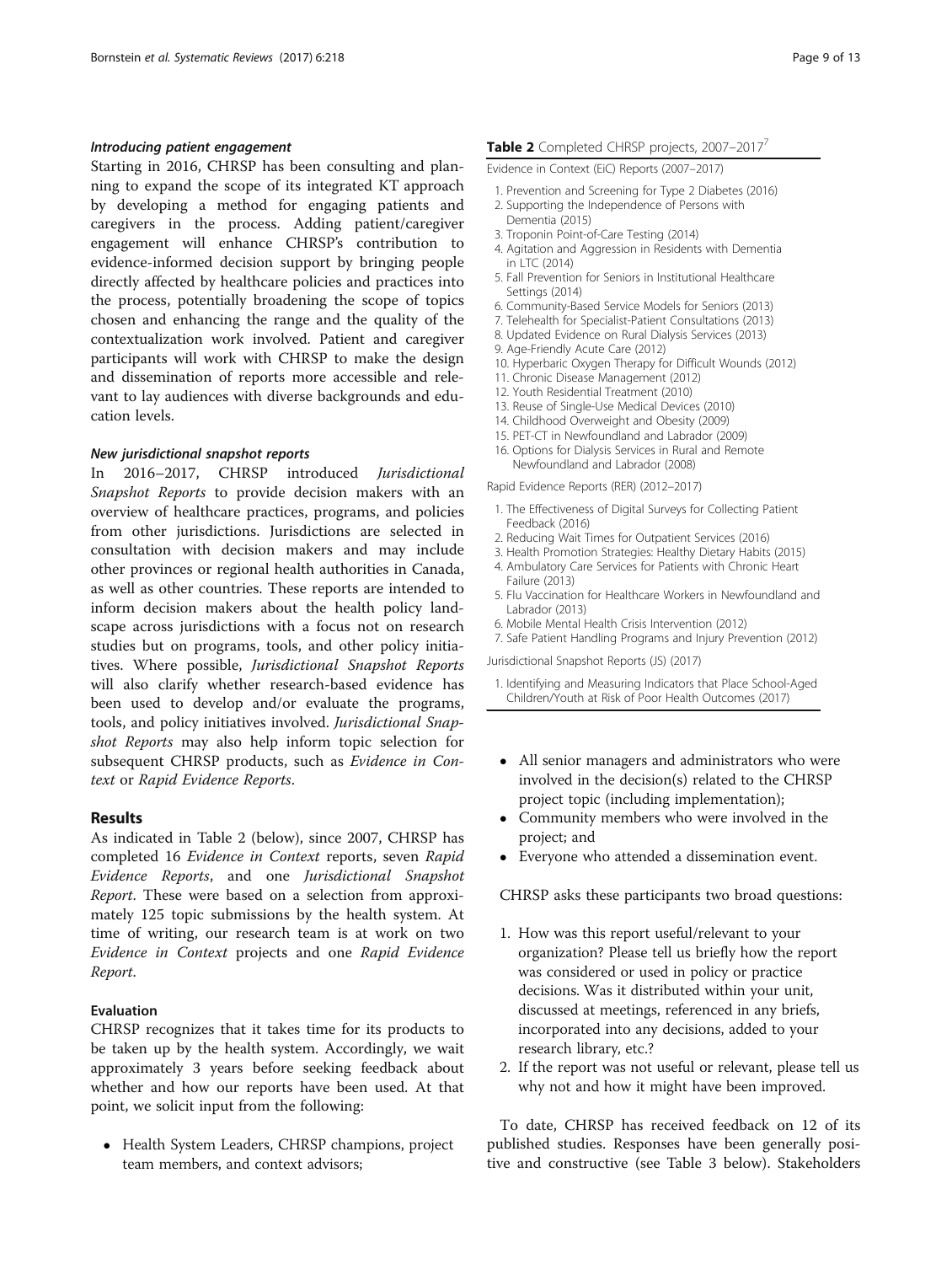<span id="page-9-0"></span>of various types have indicated that they found CHRSP reports to be useful and relevant.

CHRSP's experience parallels and confirms the findings of much of the research literature on researchbased decision support. Uptake of our reports, like that of similar knowledge synthesis products, is facilitated by direct and regular contact between researchers and health-policy decision makers [[14](#page-11-0)]. Uptake is also facilitated by our contextualized approach that targets the needs, priorities, and capacities of those decision makers, emphasizing "pull" rather than "push" [[11](#page-11-0)]. Our researchers have become more effective at informing health policy as we have deepened our understanding of the policy-making context [[38](#page-12-0)] and as we have worked

Table 3 Examples of CHRSP project feedback

Options for Dialysis Services in Rural and Remote Newfoundland and Labrador (2008)

"The research question was very appropriate and the results continue to help us to make decisions on dialysis. Combining the evidence with the contextualization made the results more useful to the system. Building the contextualization piece into the synthesis of the evidence made the report easier to read."

Senior Official at Regional Health Authority

Youth Residential Treatment (2010)

"The report has been an integral part of the planning and development phase for the Youth Treatment Centers that are being developed in this province – particularly in leading us to best practice material on programming and raising key questions and considerations. It continues to be referred to and referenced at both our provincial steering committee and local advisory committee levels, but most especially by me in my role within my health authority and the manager of the centre being developed by another provincial health authority, as we are the leads in terms of the nuts and bolts of planning and developing staffing, training, treatment modalities/programming and evaluation/ outcome measures at the centers." Senior Official at Regional Health Authority

Age-Friendly Acute Care (2012)

"St. Clare's Hospital, a facility of Eastern Health, has just opened the province's first Acute Care of the Elderly (ACE) unit. The evidence to support the effectiveness of ACE units was outlined in detail within the CHRSP study "Age-Friendly Acute Care" which was reviewed by health authorities across Newfoundland and Labrador in 2012." Research Analyst, Regional Health Authority

Managing Agitation and Aggression in LTC Residents with Dementia (2014)

"This report gives me some good material to use when trying to convince nursing staff and administrators of the importance of the Music & Memory program we are implementing. I have shared this report with all Vice Presidents in my health authority and I like to quote your report by telling people that music ranks first on the list- so please know that your report has helped on a very real and tangible level. I will be using it when I try and expand the Music & Memory program to the provincial level next spring."

Senior Administrator and Physician, Regional Health Authority

Falls Prevention in Institutional Settings (2014)

"We used the results of this study to support a review of the existing falls prevention program and identification of opportunities to enhance the program at our health authority." Senior Official, Regional Health Authority

at making our products easier to read, with clear highlighting of the key findings [[14, 18](#page-11-0)]. Above all, as the literature predicts, our fully integrated approach to KT, in which a regular group of knowledge users participates in the full range of our project activities, has proved to be an important factor in securing attention and uptake. [\[39](#page-12-0)–[44\]](#page-12-0).

#### **Discussion**

CHRSP's successes have come about by identifying and addressing challenges as they arise, but some challenges remain, not all of which can be readily remedied.

## Changes in personnel

As might be expected, there have been quite a few personnel changes in the staff of the Newfoundland and Labrador Centre for Applied Health Research and its CHRSP team. Since the NLCAHR is funded on annually renewable funding, all employees except the program director are employed on renewable 1-year contracts. As a result, there has been considerable staff rotation over the years. This has required the devotion of time and resources to maintaining the team's institutional memory and its capacity to perform a specialized and technically demanding set of tasks.

Personnel changes at our health system partner organizations have been even more frequent, in terms of both health-system leadership and our CHRSP champions. These changes have sometimes resulted in delays in our topic selection process and have generated a need for repeated orientation exercises and training. Personnel changes at other levels of the provincial health system have created some challenges in our contextualization efforts, particularly when key contacts have left the organization and the system's institutional memory has suffered.

#### Organizational restructuring

Two principal reorganizations in Newfoundland and Labrador's health system have occurred in the past decade. In 2004, the province reduced the number of regional health authorities from 14 to four, a transformation that made the initial development of CHRSP much easier. On the other hand, in 2014, the Department of Health and Community Services was split in two with the creation of a new Department of Seniors, Wellness and Social Development. Since the new department's mandate aligned with many of the issues that CHRSP studies had covered in previous years, it was decided that its leader should be added to CHRSP and a new team of CHRSP Champions be recruited and trained. In 2016, the new department was renamed as the Department of Children, Seniors, and Social Development and its mandate changed once again, requiring further adaptation of the team and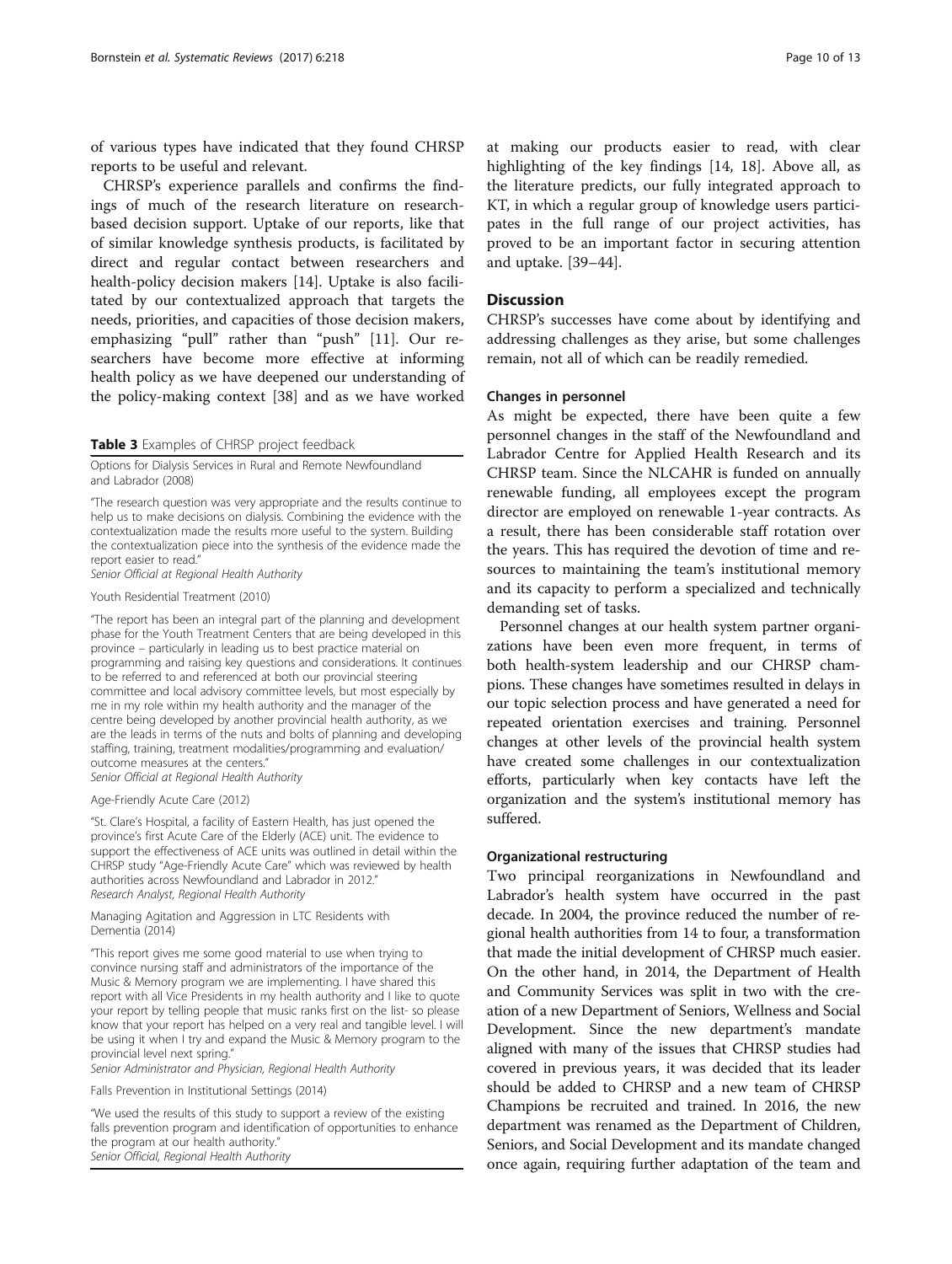additional training. The possibility of even further restructuring of the province's health system adds more uncertainty for CHRSP in terms of its partnership structure and its alignment with changing health-system priorities.

#### Conflicting needs and interests

As the province's health system, like its counterparts elsewhere in Canada and in other developed countries, comes under increasing fiscal and demographic pressures (tighter budgets, rapidly aging populations), our health-system partners have become increasingly eager for rapid turnaround in decision support. At the same time, their questions to CHRSP have become steadily more complex and multi-faceted. Further confounding the challenge of growing complexity, budgetary constraints have limited the ability of the NLCAHR to increase or even maintain its staff complement. As already noted, we have responded to time pressure by developing new, computer-aided processes for assessing the weight of evidence in our reports and have added two rapid response products, Rapid Evidence Reports and Jurisdictional Snapshot Reports, to our repertoire.

We have also sought, with varying success, to simplify complex questions by making a persistent effort to focus on the refinement of the research question during the initial stages of each study in an effort to keep the parameters of each study as well-delimited as possible. We have also eliminated one key CHRSP position, a fulltime program manager, and transferred her responsibilities to the director of the NLCAHR who has taken on the role of program director for CHRSP.

## Balancing contexts

Given the multiple contexts of the province (indigenous and non-indigenous peoples, rural and urban healthcare settings, etc.), identifying "contextualization factors" can be a complicated task. The process of contextualization is further limited by the fact that our researcher teams cannot possibly locate and interview every appropriate contextual advisor from within such diverse communities. The fact that we must rely on a representative sample of informants means that placing the evidence in context may, or may not, reflect every contextual reality, even in such a small jurisdiction as Newfoundland and Labrador.

## Can CHRSP work elsewhere?

CHRSP has worked well in Newfoundland and Labrador for a variety of reasons:

 Newfoundland and Labrador differs in a variety of important ways from most other Canadian provinces and from the national and international jurisdictions where much of the available health

research has been conducted. Decision makers in this province are keenly aware that the findings of much of this literature are, therefore, of limited or questionable applicability within the local context and are highly supportive of the local production of context-sensitive syntheses.

- The province's health system is comparatively compact and involves a small number of key organizations whose leaders know one another and who are accustomed to working together. Securing their ongoing and active participation in CHRSP has thus proved easier than it might be in larger, more diverse jurisdictions.
- For a variety of reasons, this province's healthsystem organizations have increasingly sought evidence to support their decisions and have striven to become learning organizations that are now skilled at generating "pull" for contextualized knowledge synthesis products.

Even in places where these factors do not pertain or are of lesser import, the CHRSP approach can still be useful. It appears particularly appropriate for jurisdictions (or parts of jurisdictions) in which contextual considerations are clearly necessary, for example in rural, remote, and northern regions in most Canadian provinces. The CHRSP methodology could also be used to contextualize a single set of findings for more than one context at a time, thus making it of greater potential interest to decision makers [[16](#page-11-0)–[20](#page-11-0)]. It is foreseeable that, provided a research question is of interest to decision makers in multiple jurisdictions, the findings of a synthesis done in one jurisdiction could be "re-contextualized" for decision makers in other jurisdictions. Teams working in other parts of Canada or in other countries could potentially use a similar approach to tailoring the findings of an evidence synthesis to the challenges and capacities of their own health systems.

The program is already expanding. Funding from the Manitoba Workers Compensation Board allowed the NLCAHR to collaborate with the research synthesis team at Toronto's Institute for Work & Health on a project that examined the adaptation of the CHRSP methodology, in conjunction with the Institute's own research synthesis program, for context-sensitive use in the field of occupational health and safety. Based on the report produced by that project, an Occupational Health and Safety model of the program is now being developed in Manitoba. In addition, working with a team of researchers and knowledge users in Northern Ontario and Northern British Columbia, CHRSP is now developing a proposal for a research program of integrated knowledge translation and contextualized evidence syntheses to support health decisions in various rural, northern, and remote regions of Canada.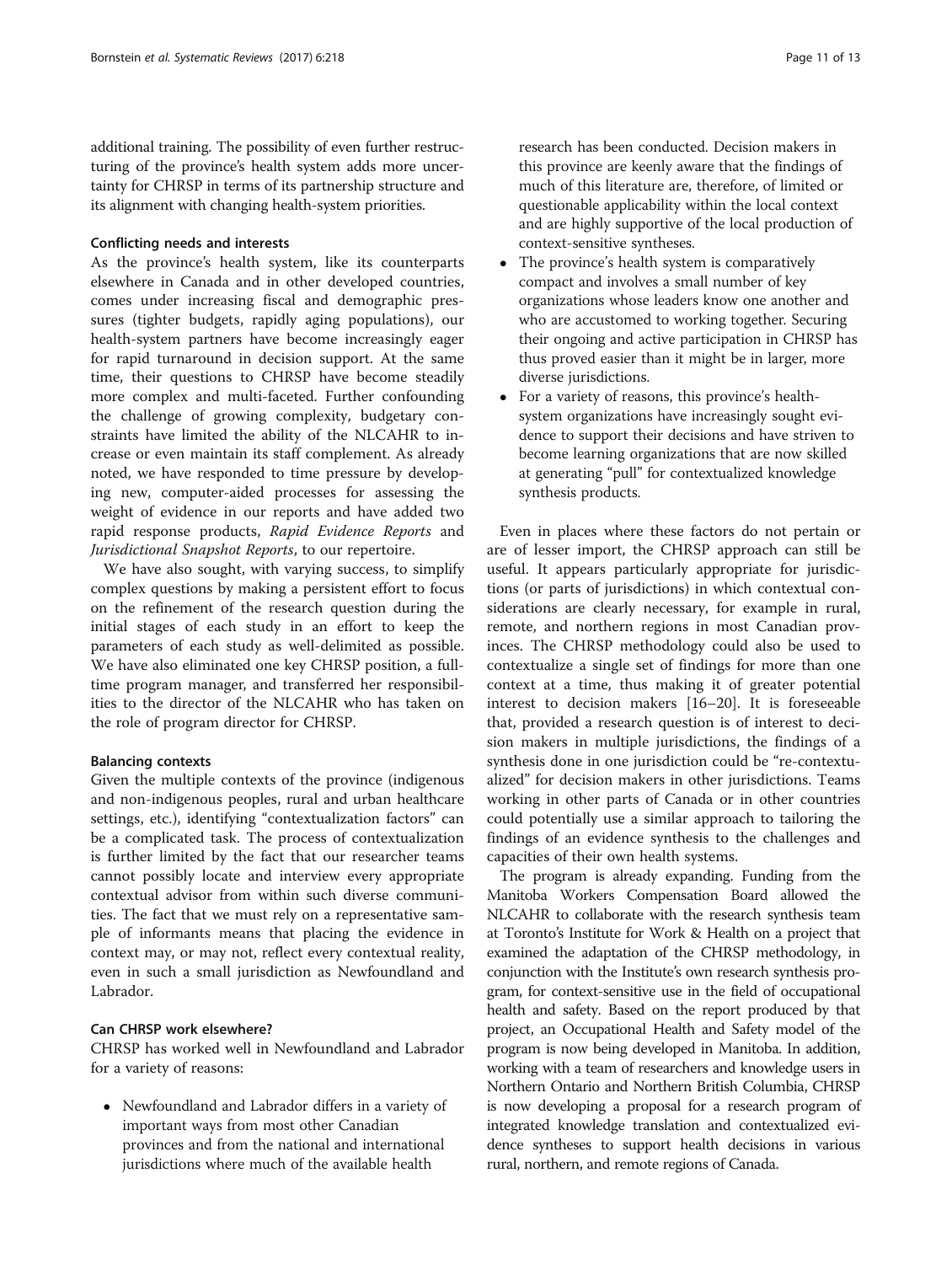## <span id="page-11-0"></span>**Endnotes**

 $1$ The province restructured their health care system in 2005 [[45\]](#page-12-0) to create four Regional Health Authorities: Eastern Health (which includes the tertiary care centers for the province in its capital, St. John's), Central Health, Western Health, and Labrador-Grenfell Health, which includes all of sparsely populated Labrador. <sup>2</sup>

<sup>2</sup>Contextual factors for CHRSP include any variables involving feasibility, equity, cost, or acceptability that could have an impact on the local effectiveness and cost of a proposed policy, program, or practice.

<sup>3</sup>Population, Intervention, Comparator, Outcome, and Setting parameters for the literature review [[28](#page-12-0)].

<sup>4</sup>Gray literature is non-commercially published materials, e.g., reports produced by government departments and agencies.

<sup>5</sup>Each Evidence in Context project also produces an "Online Companion Document" that includes details of search strategies, search results, filtering and screening, critical appraisal, data extraction, analysis, and synthesis. <sup>6</sup>

 ${}^{6}$ In particular, he or she should not have authored any of the systematic reviews included in the CHRSP study. <sup>7</sup>

<http://www.nlcahr.mun.ca/CHRSP/CompletedCHRSP.php>.

#### Abbreviations

AMSTAR: Assessing the Methodological Quality of Systematic Reviews; CEO: Chief executive officer; CHRSP: Contextualized Health Research Synthesis Program; EiC: Evidence in Context; ERS: Evidence rating system; HTA: Health technology assessment; KT: Knowledge translation; NLCAHR: Newfoundland and Labrador Centre for Applied Health Research; PICOS: Population, intervention, comparator, outcome, setting

#### Acknowledgements

Not applicable.

#### Funding

CHRSP and NLCAHR are supported by the Faculty of Medicine, Memorial University, and a grant from the Canadian Institutes of Health Research (#374427). None of the funding bodies have been involved in the design of the study, or the collection, analysis, and interpretation of data, or in writing the manuscript.

#### Ethical approval and consent to participate

Not applicable.

#### Availability of data and materials

Not applicable

#### Authors' contributions

SB, RB, and PN wrote and edited the manuscript. RB designed and produced the infographic. All authors read and approved the final manuscript.

#### Authors' information

Not applicable.

#### Consent for publication

Not applicable.

#### Competing interests

The authors declare that they have no competing interests.

## Publisher's Note

Springer Nature remains neutral with regard to jurisdictional claims in published maps and institutional affiliations.

Received: 4 July 2017 Accepted: 6 October 2017<br>Published online: 02 November 2017

#### References

- 1. Dobrow MJ, Goel V, Upshur REG. Evidence-based health policy: context and utilisation. Social Sci Med. 2004;58(1):207–17.
- 2. Lavis J, Davies H, Oxman A, Denis J-L, Golden-Biddle K, Ferlie E. Towards systematic reviews that inform health care management and policy-making. J Health Serv Res Policy. 2005;10(Suppl 1):35–48.
- Boyko JA. Evidence-informed health policy making in Canada: past, present, and future. J Evid Based Med. 2015;8(4):215–21.
- 4. Lavis JN. How can we support the use of systematic reviews in policymaking? PLoS Med. 2009;6(11):e1000141.
- 5. Lewin S, Oxman AD, Lavis JN, Fretheim A. SUPPORT tools for evidenceinformed health policymaking (STP) 8: deciding how much confidence to place in a systematic review. Health Res Policy Syst. 2009;7(Suppl 1):S8.
- 6. Manson H. Systematic reviews are not enough: policymakers need a greater variety of synthesized evidence. J Clin Epidemiol. 2016;73:11–4.
- 7. Tricco AC, Cardoso R, Thomas SM, Motiwala S, Sullivan S, Kealey MR, et al. Barriers and facilitators to uptake of systematic reviews by policy makers and health care managers: a scoping review. Implement Sci. 2016;11:4.
- 8. Khangura S, Konnyu K, Cushman R, Grimshaw J, Moher D. Evidence summaries: the evolution of a rapid review approach. Syst Rev. 2012;1:10.
- 9. Murthy L, Shepperd S, Clarke MJ, Garner SE, Lavis JN, Perrier L, et al. Interventions to improve the use of systematic reviews in decision-making by health-system managers, policy makers and clinicians. Cochrane Database Syst Rev. 2012;9:CD009401.
- 10. Oliver K, Innvar S, Lorenc T, Woodman J, Thomas J. A systematic review of barriers to and facilitators of the use of evidence by policymakers. BMC Health Serv Res. 2014;14:2.
- 11. Orton L, Lloyd-Williams F, Taylor-Robinson D, O'Flaherty M, Capewell S. The use of research evidence in public health decision making processes: systematic review. PLoS One. 2011;6(7):e21704.
- 12. Ganann R, Ciliska D, Thomas H. Expediting systematic reviews: methods and implications of rapid reviews. Implement Sci. 2010;5:56.
- 13. Hartling L, Guise J-M, Kato E, Anderson J, Aronson N, Belinson S, et al. EPC methods: an exploration of methods and context for the production of rapid reviews. Rockville: Agency for Healthcare Research and Quality (US); 2015. [cited 2017 May 15]. (AHRQ Comparative Effectiveness Reviews). Available from:<http://www.ncbi.nlm.nih.gov/books/NBK274092/>
- 14. Innvaer S, Vist G, Trommald M, Oxman A. Health policy-makers' perceptions of their use of evidence: a systematic review. J Health Serv Res Policy. 2002;7(4):239–44.
- 15. Wilson MG, Lavis JN, Gauvin F-P. Developing a rapid-response program for health system decision-makers in Canada: findings from an issue brief and stakeholder dialogue. Syst Rev. 2015;4:25.
- 16. Dobrow MJ, Goel V, Lemieux-Charles L, Black NA. The impact of context on evidence utilization: a framework for expert groups developing health policy recommendations. Soc Sci Med. 2006 Oct;63(7):1811–24.
- 17. Dobrow MJ, Goel V, Upshur REG. Evidence-based health policy: context and utilisation. Social Scie Med. 2004;58(1):207–17.
- 18. Grimshaw JM, Eccles MP, Lavis JN, Hill SJ, Squires JE. Knowledge translation of research findings. Implement Sci. 2012;7(1):50.
- 19. Kneale D, Rojas-García A, Raine R, Thomas J. The use of evidence in English local public health decision-making: a systematic scoping review. Implement Sci. 2017;12(1):53.
- 20. Moat KA, Lavis JN, Abelson J. How contexts and issues influence the use of policy-relevant research syntheses: a critical interpretive synthesis. Milbank Q. 2013;91(3):604–48.
- 21. Sheldon TA. Making evidence synthesis more useful for management and policy-making. J Health Serv Res Policy. 2005;10(Suppl 1):1–5.
- 22. Gagnon M-P, Desmartis M, Poder T, Witteman W. Effects and repercussions of local/hospital-based health technology assessment (HTA): a systematic review. Syst Rev. 2014 Oct 28;3:129.
- 23. Sampietro-Colom L, Martin J. Hospital-based health technology assessment—the next frontier for health technology assessment. 1st ed. Netherlands: Springer; 2016. p. 397.